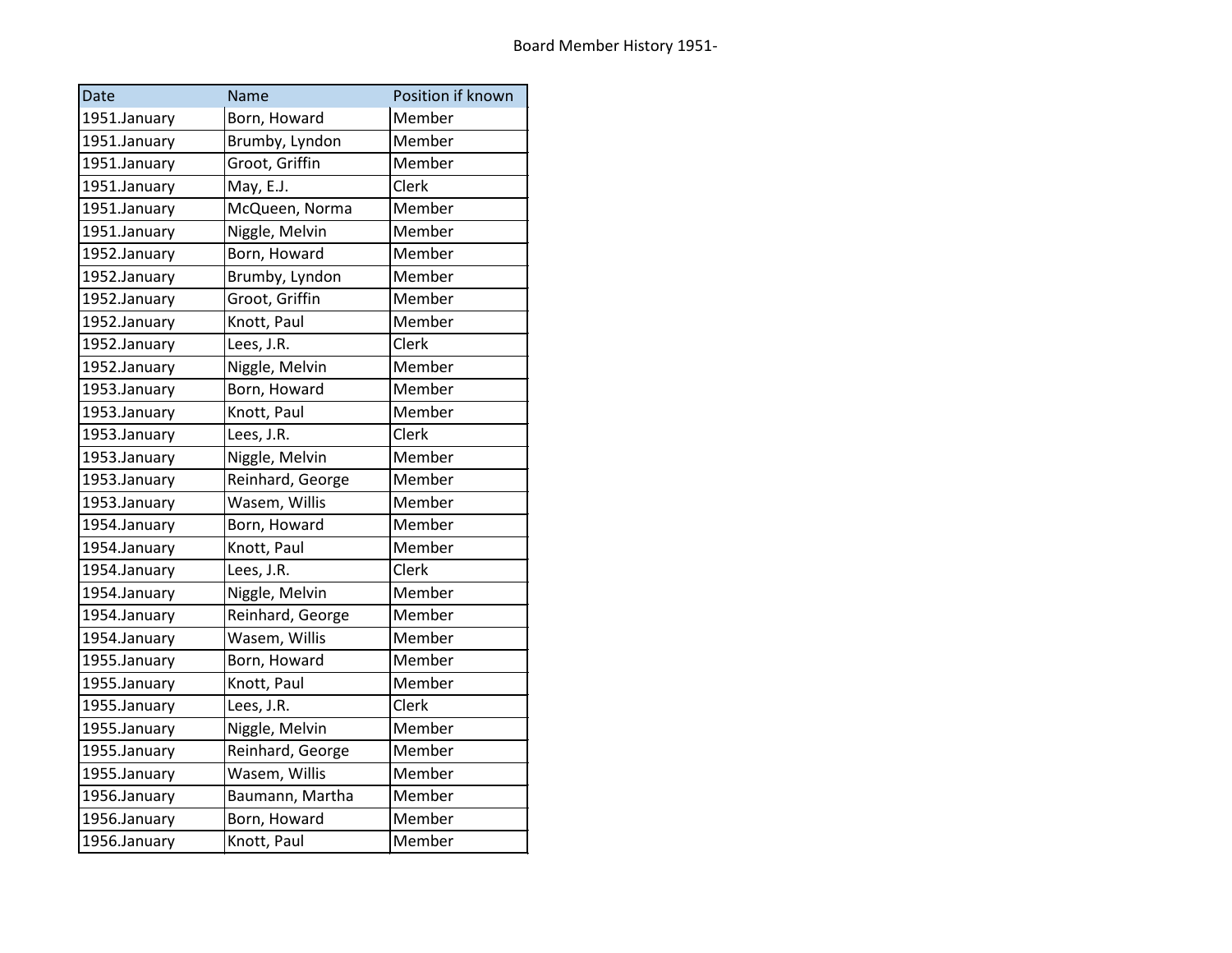| Date         | Name                | Position if known |
|--------------|---------------------|-------------------|
| 1956.January | Lees, Viola         | Clerk             |
| 1956.January | Reinhard, George    | Member            |
| 1956.January | Wasem, Willis       | Member            |
| 1957.January | Baumann, Martha     | Member            |
| 1957.January | Born, Howard        | Member            |
| 1957.January | Knott, Paul         | Member            |
| 1957.January | Lees, Viola         | Clerk             |
| 1957.January | Reinhard, George    | Member            |
| 1957.January | Wasem, Willis       | Member            |
| 1958.January | Baumann, Martha     | Member            |
| 1958.January | Blackwell, Arthur   | Member            |
| 1958.January | Knott, Paul         | Member            |
| 1958.January | Lees, Viola         | Clerk             |
| 1958.January | Reinhard, George    | Member            |
| 1958.January | Wasem, Willis       | Member            |
| 1959.January | Baumann, Martha     | Member            |
| 1959.January | Blackwell, Arthur   | Member            |
| 1959.January | Knott, Paul         | Member            |
| 1959.January | Lees, Viola         | Clerk             |
| 1959.January | Reinhard, George    | Member            |
| 1959.January | Wasem, Willis       | Member            |
| 1960.January | Baumann, Martha     | Member            |
| 1960.January | Blackwell, Arthur   | Member            |
| 1960.January | Dellifield, Maynard | Member            |
| 1960.January | Lees, Viola         | Clerk             |
| 1960.January | Reinhard, George    | Member            |
| 1960.January | Wasem, Willis       | Member            |
| 1961.January | Baumann, Martha     | Member            |
| 1961.January | Blackwell, Arthur   | Member            |
| 1961.January | Dellifield, Maynard | Member            |
| 1961.January | Lees, Viola         | Clerk             |
| 1961.January | Reinhard, George    | Member            |
| 1961.January | Wasem, Willis       | Member            |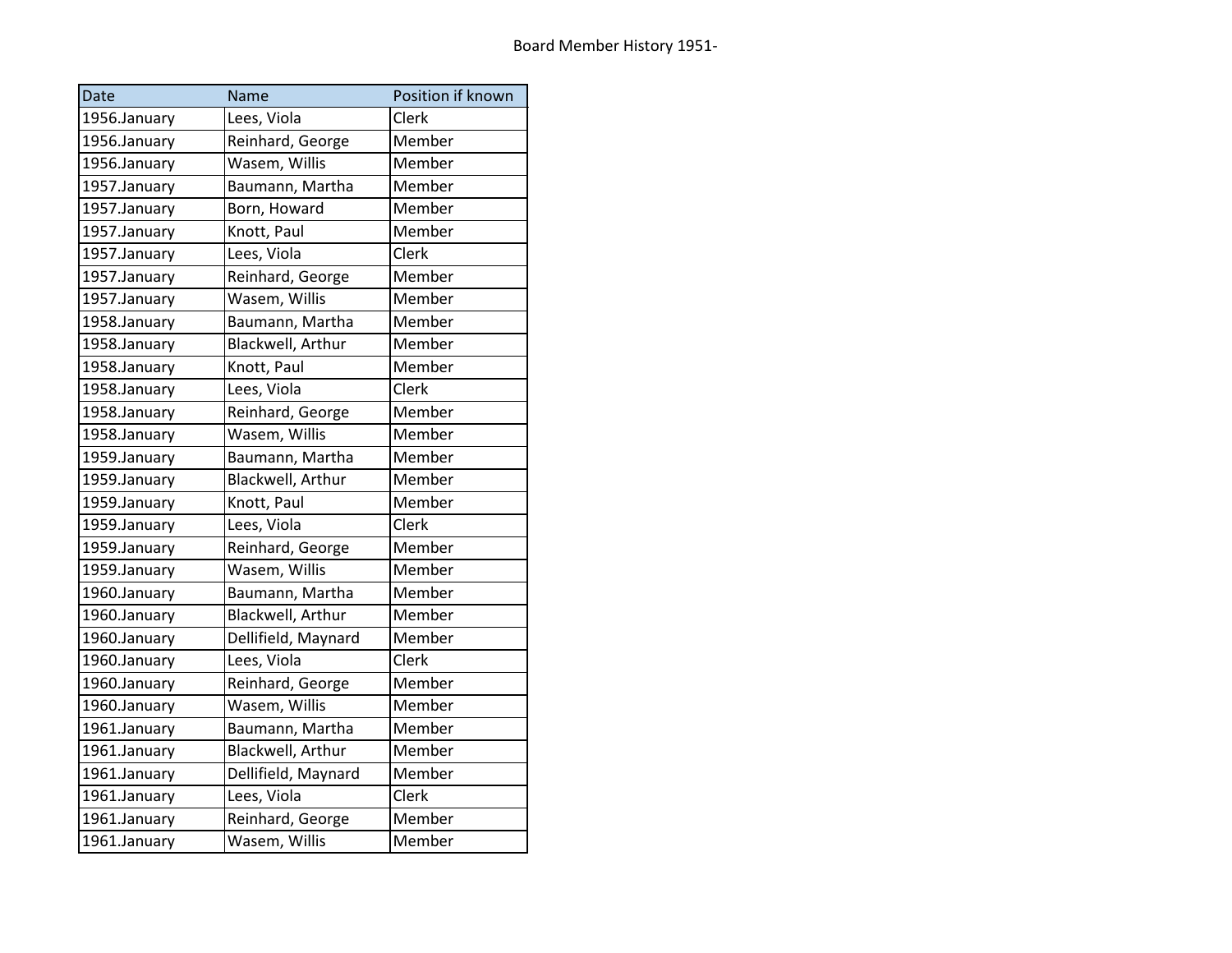| Date         | Name                | Position if known |
|--------------|---------------------|-------------------|
| 1962.January | Baumann, Martha     | Member            |
| 1962.January | Blackwell, Arthur   | Member            |
| 1962.January | Dellifield, Maynard | Member            |
| 1962.January | Lees, Viola         | Clerk             |
| 1962.January | Reinhard, George    | Member            |
| 1962.January | Wasem, Willis       | Member            |
| 1963.January | Baumann, Martha     | Member            |
| 1963.January | Blackwell, Arthur   | Member            |
| 1963.January | Dellifield, Maynard | Member            |
| 1963.January | Lees, Viola         | Clerk             |
| 1963.January | Reinhard, George    | Member            |
| 1963.January | Wasem, Willis       | Member            |
| 1964.January | Blackwell, Arthur   | Member            |
| 1964.January | Buchs, Bernard      | Member            |
| 1964.January | Lees, Viola         | Clerk             |
| 1964.January | Murphey, Louis      | Member            |
| 1964.January | Ortner, Andrew      | Member            |
| 1964.January | Wasem, Willis       | Member            |
| 1965.January | Blackwell, Arthur   | Member            |
| 1965.January | Buchs, Bernard      | Member            |
| 1965.January | Lees, Viola         | Clerk             |
| 1965.January | Murphey, Louis      | Member            |
| 1965.January | Ortner, Andrew      | Member            |
| 1965.January | Wasem, Willis       | Member            |
| 1966.January | Blackwell, Arthur   | Member            |
| 1966.January | Buchs, Bernard      | Member            |
| 1966.January | Lees, Viola         | Clerk             |
| 1966.January | Murphey, Louis      | Member            |
| 1966.January | Ortner, Andrew      | Member            |
| 1966.January | Wasem, Willis       | Member            |
| 1967.January | Blackwell, Arthur   | Member            |
| 1967.January | Buchs, Bernard      | Member            |
| 1967.January | Lees, Viola         | Clerk             |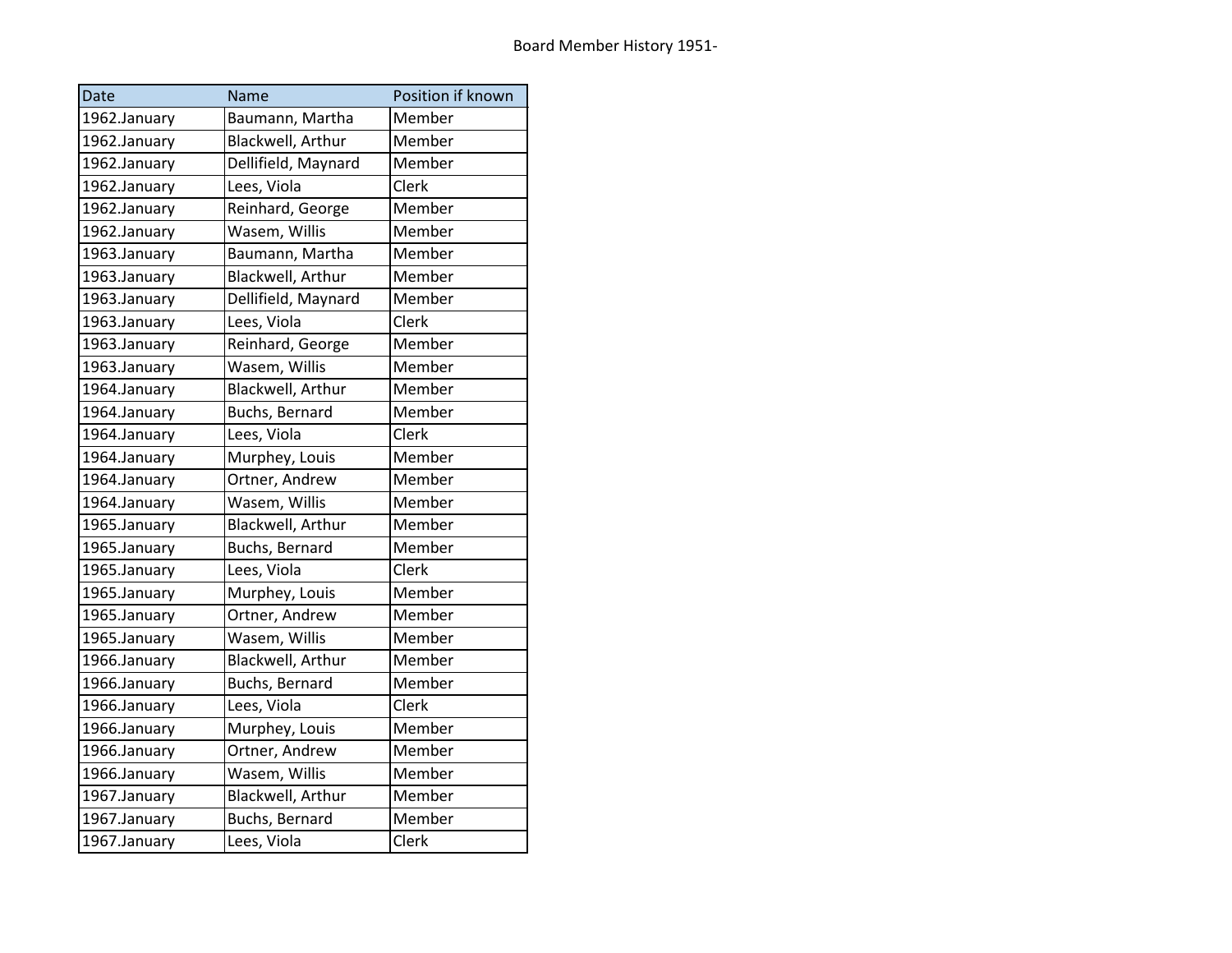| Date         | Name              | Position if known |
|--------------|-------------------|-------------------|
| 1967.January | Murphey, Louis    | Member            |
| 1967.January | Ortner, Andrew    | Member            |
| 1967.January | Wasem, Willis     | Member            |
| 1968.January | Blackwell, Arthur | Member            |
| 1968.January | Buchs, Bernard    | Member            |
| 1968.January | Lees, Viola       | Clerk             |
| 1968.January | Murphey, Louis    | Member            |
| 1968.January | Ortner, Andrew    | Member            |
| 1968.January | Wasem, Willis     | Member            |
| 1969.January | Blackwell, Arthur | Member            |
| 1969.January | Buchs, Bernard    | Member            |
| 1969.January | Lees, Viola       | Clerk             |
| 1969.January | Murphey, Louis    | Member            |
| 1969.January | Ortner, Andrew    | Member            |
| 1969.January | Wasem, Willis     | Member            |
| 1970.January | Blackwell, Arthur | Member            |
| 1970.January | Buchs, Bernard    | Member            |
| 1970.January | Lees, Viola       | Clerk             |
| 1970.January | Murphey, Louis    | Member            |
| 1970.January | Ortner, Andrew    | Member            |
| 1970.January | Wasem, Willis     | Member            |
| 1971.January | Blackwell, Arthur | Member            |
| 1971.January | Buchs, Bernard    | Member            |
| 1971.January | Lees, Viola       | Clerk             |
| 1971.January | Murphey, Louis    | Member            |
| 1971.January | Ortner, Andrew    | Member            |
| 1971.January | Tuttle, Luella    | Member            |
| 1972.January | Blackwell, Arthur | Member            |
| 1972.January | Buchs, Bernard    | Member            |
| 1972.January | Lees, Viola       | Clerk             |
| 1972.January | Murphey, Louis    | Member            |
| 1972.January | Ortner, Andrew    | Member            |
| 1972.January | Tuttle, Luella    | Member            |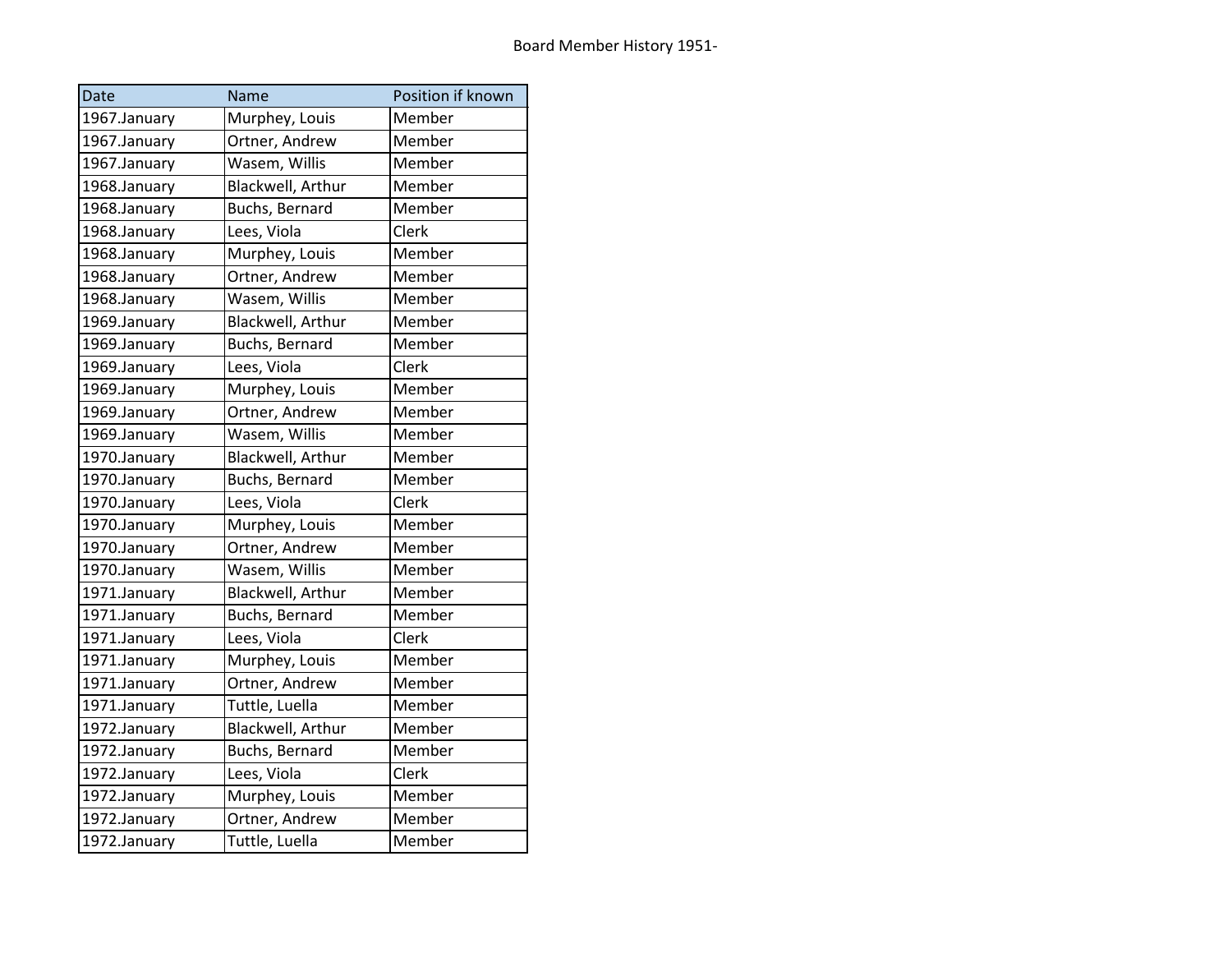| Date         | Name              | Position if known |
|--------------|-------------------|-------------------|
| 1973.January | Blackwell, Arthur | Member            |
| 1973.January | Bradford, Harold  | Member            |
| 1973.January | Buchs, Bernard    | Member            |
| 1973.January | Lees, Viola       | Clerk             |
| 1973.January | Murphey, Louis    | Member            |
| 1973.January | Tuttle, Luella    | Member            |
| 1974.January | Bradford, Harold  | Member            |
| 1974.January | Buchs, Bernard    | Member            |
| 1974.January | Holt, Dwight      | Member            |
| 1974.January | Lees, Viola       | Clerk             |
| 1974.January | Murphey, Louis    | Member            |
| 1974.January | Tuttle, Luella    | Member            |
| 1975.January | Bradford, Harold  | Member            |
| 1975.January | Buchs, Bernard    | Member            |
| 1975.January | Holt, Dwight      | Member            |
| 1975.January | Lees, Viola       | Clerk             |
| 1975.January | Murphey, Louis    | Member            |
| 1975.January | Tuttle, Luella    | Member            |
| 1976.January | Bradford, Harold  | Member            |
| 1976.January | Buchs, Bernard    | Member            |
| 1976.January | Cutcher, William  | Member            |
| 1976.January | Holt, Dwight      | Member            |
| 1976.January | Lees, Viola       | Clerk             |
| 1976.January | Tuttle, Luella    | Member            |
| 1977.January | Bradford, Harold  | Member            |
| 1977.January | Buchs, Bernard    | Member            |
| 1977.January | Cutcher, William  | Member            |
| 1977.January | Holt, Dwight      | Member            |
| 1977.January | Lees, Viola       | Clerk             |
| 1977.January | Tuttle, Luella    | Member            |
| 1978.January | Bradford, Harold  | Member            |
| 1978.January | Buchs, Bernard    | Member            |
| 1978.January | Cutcher, William  | Member            |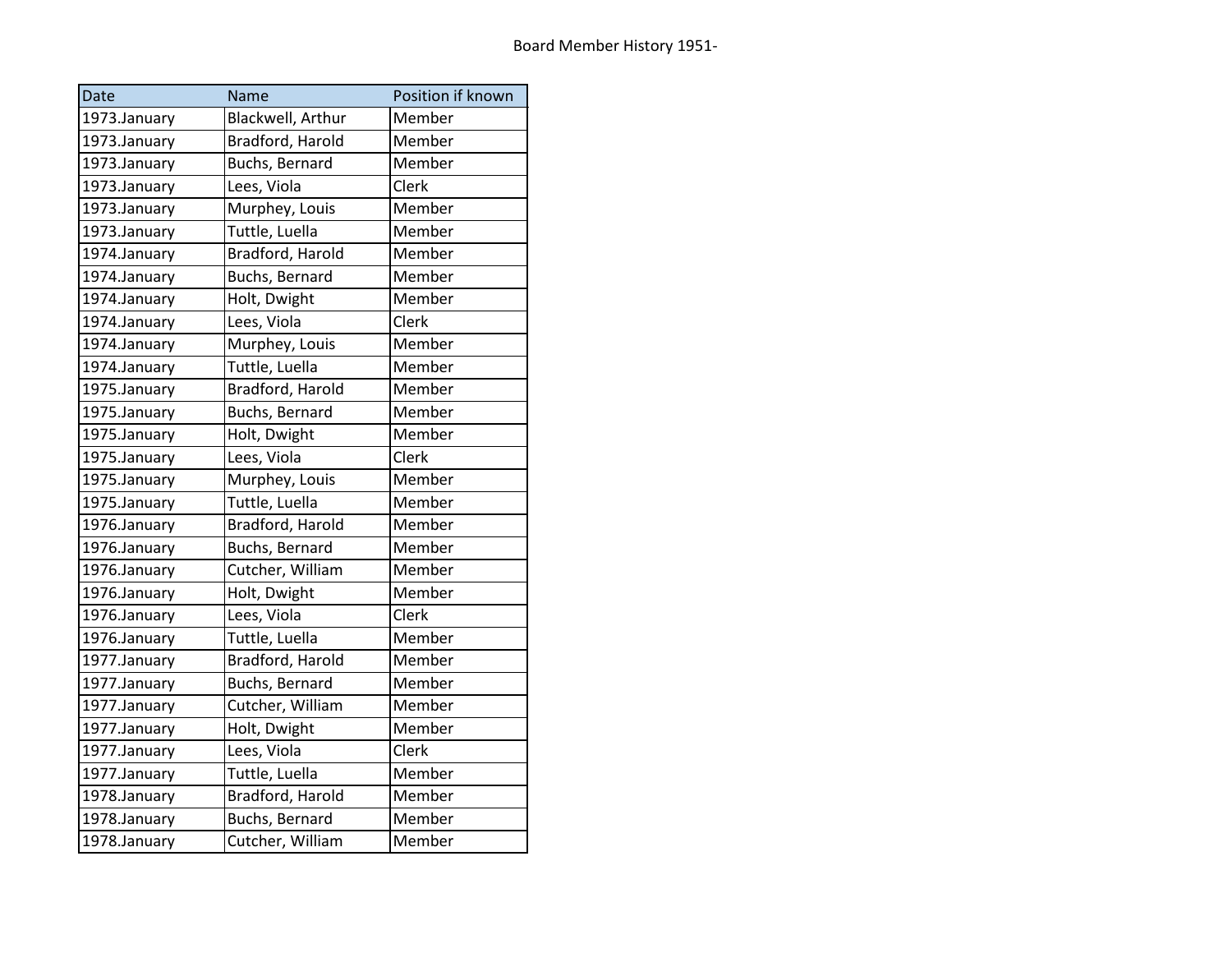| Date         | Name               | Position if known |
|--------------|--------------------|-------------------|
| 1978.January | Holt, Dwight       | Member            |
| 1978.January | Lees, Viola        | Clerk             |
| 1978.January | Tuttle, Luella     | Member            |
| 1979.January | Bradford, Harold   | Member            |
| 1979.January | Buchs, Bernard     | Member            |
| 1979.January | Cutcher, William   | Member            |
| 1979.January | Holt, Dwight       | Member            |
| 1979.January | Lees, Viola        | Clerk             |
| 1979.January | Tuttle, Luella     | Member            |
| 1980.January | Beecheler, William | Member            |
| 1980.January | Buchs, Bernard     | Member            |
| 1980.January | Cutcher, William   | Member            |
| 1980.January | Holt, Dwight       | Member            |
| 1980.January | Lees, Viola        | Clerk             |
| 1980.January | Tuttle, Luella     | Member            |
| 1981.January | Beecheler, William | Member            |
| 1981.January | Buchs, Bernard     | Member            |
| 1981.January | Holt, Dwight       | Member            |
| 1981.January | Lees, Viola        | Clerk             |
| 1981.January | Tuttle, Luella     | Member            |
| 1981.January | Von Gunten, Lois   | Member            |
| 1982.January | Bechtel, Barbara   | Clerk             |
| 1982.January | Beecheler, William | Member            |
| 1982.January | Buchs, Bernard     | Member            |
| 1982.January | Holt, Dwight       | Member            |
| 1982.January | Milks, Maureen     | Member            |
| 1982.January | Tuttle, Luella     | Member            |
| 1983.January | Bechtel, Barbara   | Clerk             |
| 1983.January | Beecheler, William | Member            |
| 1983.January | Buchs, Bernard     | Member            |
| 1983.January | Holt, Dwight       | Member            |
| 1983.January | Milks, Maureen     | Member            |
| 1983.January | Tuttle, Luella     | Member            |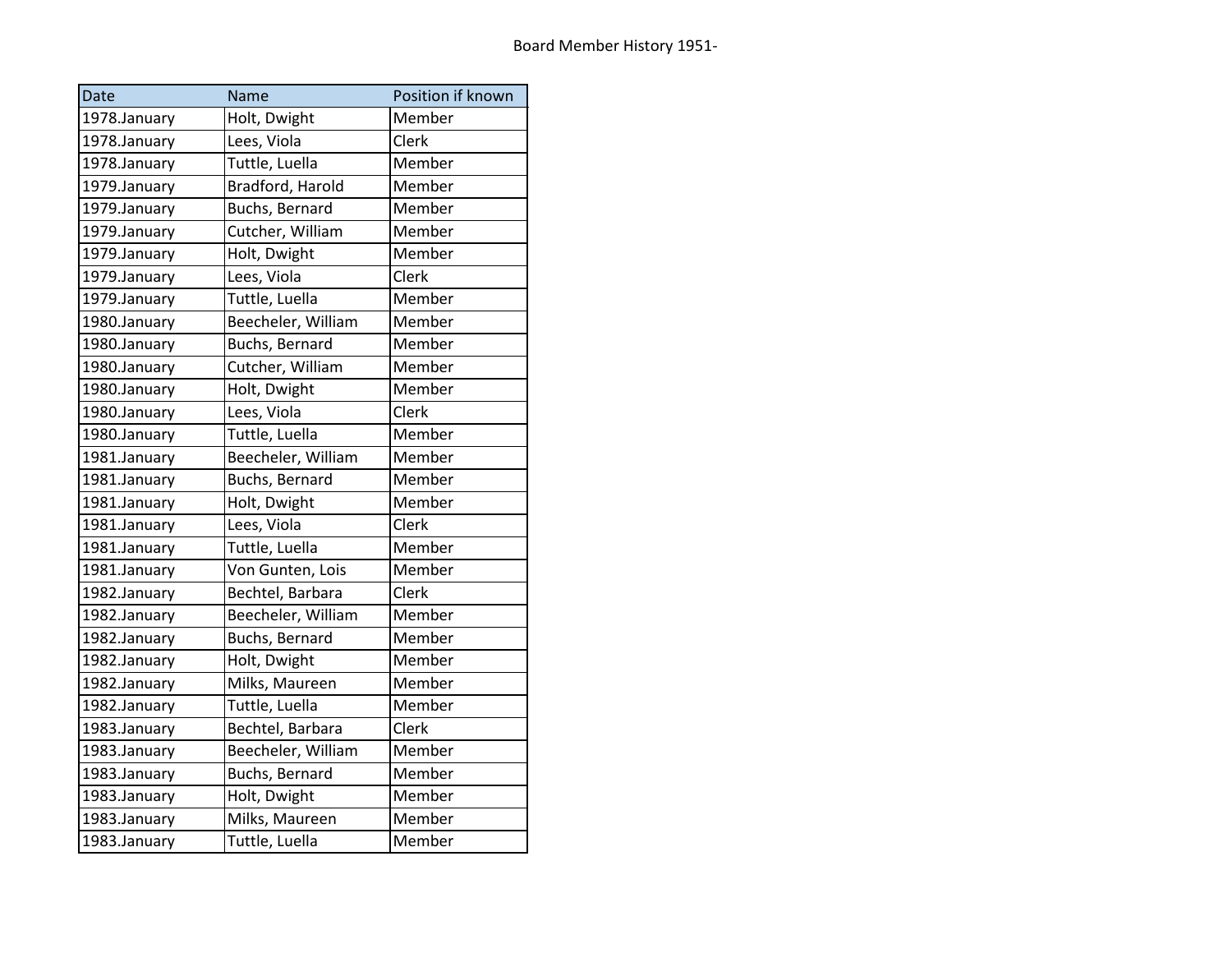| Date         | Name               | Position if known |
|--------------|--------------------|-------------------|
| 1984.January | Bechtel, Barbara   | Clerk             |
| 1984.January | Beecheler, William | Member            |
| 1984.January | Holt, Dwight       | Member            |
| 1984.January | Milks, Maureen     | Member            |
| 1984.January | Tuttle, Luella     | Member            |
| 1984.January | Von Gunten, Lois   | Member            |
| 1985.January | Bechtel, Barbara   | Clerk             |
| 1985.January | Beecheler, William | Member            |
| 1985.January | Holt, Dwight       | Member            |
| 1985.January | Milks, Maureen     | Member            |
| 1985.January | Tuttle, Luella     | Member            |
| 1985.January | Von Gunten, Lois   | Member            |
| 1986.January | Bechtel, Barbara   | Clerk             |
| 1986.January | Beecheler, William | Member            |
| 1986.January | Holt, Dwight       | Member            |
| 1986.January | Hunsinger, Donald  | Member            |
| 1986.January | Tuttle, Luella     | Member            |
| 1986.January | Von Gunten, Lois   | Member            |
| 1987.January | Bechtel, Barbara   | Clerk             |
| 1987.January | Beecheler, William | Member            |
| 1987.January | Heuring, Donald    | Member            |
| 1987.January | Holt, Dwight       | Member            |
| 1987.January | Hunsinger, Donald  | Member            |
| 1987.January | Tuttle, Luella     | Member            |
| 1988.January | Beecheler, William | Member            |
| 1988.January | Heuring, Donald    | Member            |
| 1988.January | Holt, Dwight       | Member            |
| 1988.January | Tokas, Robert      | Member            |
| 1988.January | Tuttle, Luella     | Member            |
| 1989.January | Bechtel, Barbara   | Clerk             |
| 1989.January | Bechtel, Barbara   | Clerk             |
| 1989.January | Beecheler, William | Member            |
| 1989.January | Heuring, Donald    | Member            |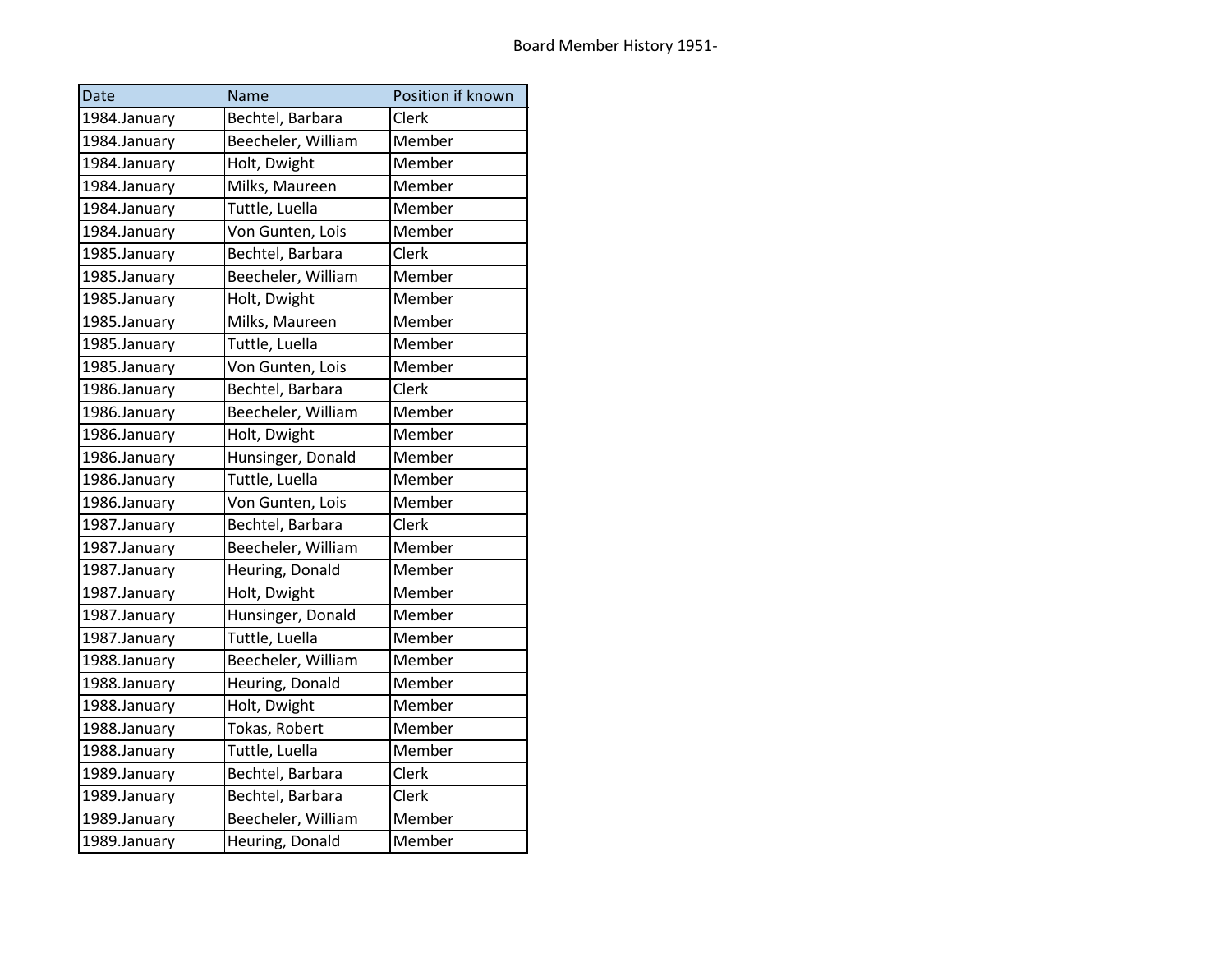| Date         | Name               | Position if known |
|--------------|--------------------|-------------------|
| 1989.January | Holt, Dwight       | Member            |
| 1989.January | Tokas, Robert      | Member            |
| 1989.January | Tuttle, Luella     | Member            |
| 1990.January | Bechtel, Barbara   | Clerk             |
| 1990.January | Becker, Barbara    | Member            |
| 1990.January | Beecheler, William | Member            |
| 1990.January | Heuring, Donald    | Member            |
| 1990.January | Holt, Dwight       | Member            |
| 1990.January | Hunsinger, Donald  | Member            |
| 1991.January | Bechtel, Barbara   | Clerk             |
| 1991.January | Becker, Barbara    | Member            |
| 1991.January | Beecheler, William | Member            |
| 1991.January | Heuring, Donald    | Member            |
| 1991.January | Holt, Dwight       | Member            |
| 1991.January | Hunsinger, Donald  | Member            |
| 1992.January | Bechtel, Barbara   | Clerk             |
| 1992.January | Becker, Barbara    | Member            |
| 1992.January | Beecheler, William | Member            |
| 1992.January | Corley, John       | Member            |
| 1992.January | Holt, Dwight       | Member            |
| 1992.January | Hunsinger, Donald  | Member            |
| 1993.January | Bechtel, Barbara   | Clerk             |
| 1993.January | Becker, Barbara    | Member            |
| 1993.January | Beecheler, William | Member            |
| 1993.January | Corley, John       | Member            |
| 1993.January | Doane, Fran        | Member            |
| 1993.January | Hunsinger, Donald  | Member            |
| 1994.January | Bechtel, Barbara   | Clerk             |
| 1994.January | Becker, Barbara    | Member            |
| 1994.January | Beecheler, William | Member            |
| 1994.January | Corley, John       | Member            |
| 1994.January | Doane, Fran        | Member            |
| 1994.January | Hunsinger, Donald  | Member            |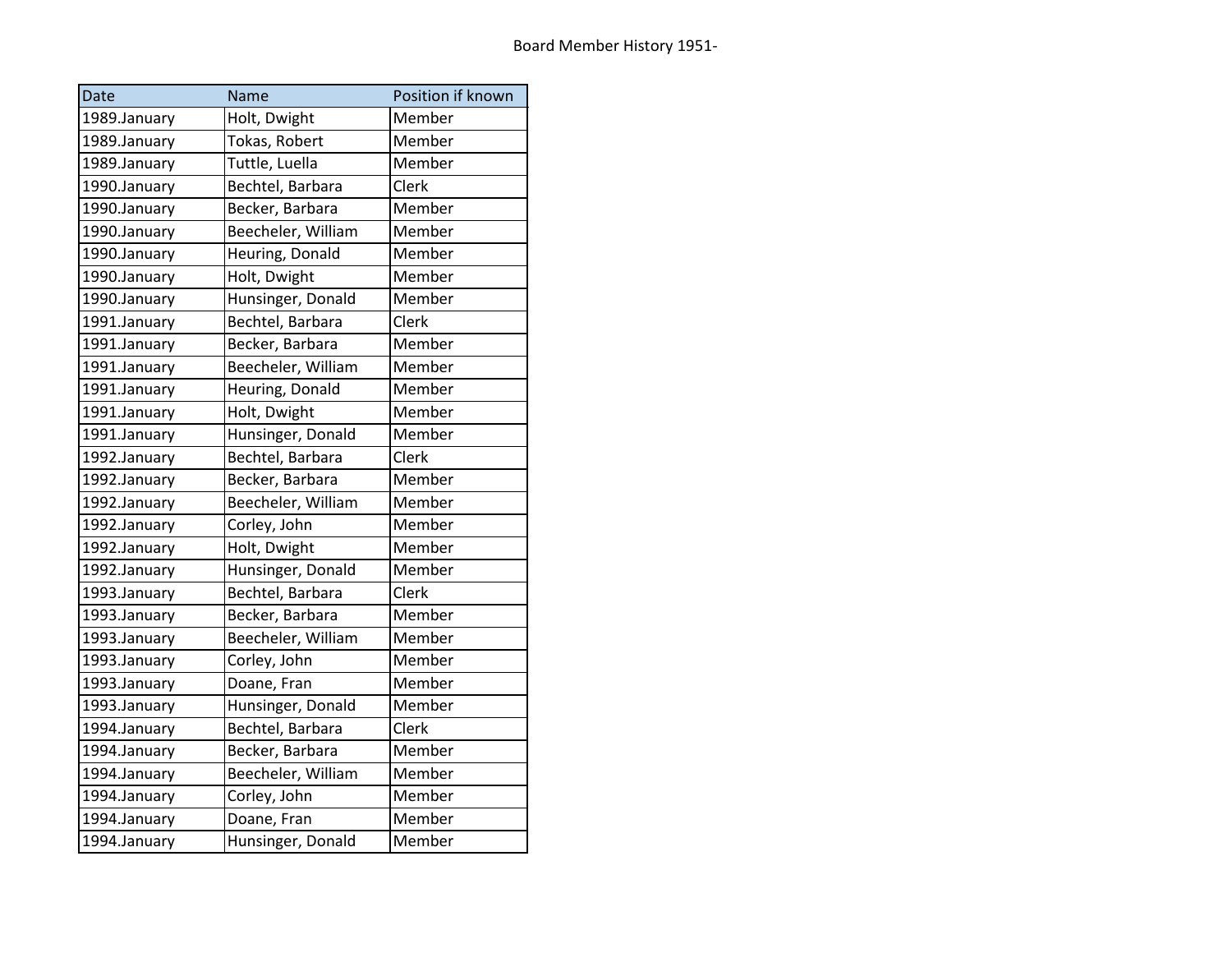| Date         | Name               | Position if known |
|--------------|--------------------|-------------------|
| 1995.January | Bechtel, Barbara   | Clerk             |
| 1995.January | Becker, Barbara    | Member            |
| 1995.January | Beecheler, William | Member            |
| 1995.January | Corley, John       | Member            |
| 1995.January | Doane, Fran        | Member            |
| 1995.January | Hunsinger, Donald  | Member            |
| 1996.January | Bechtel, Barbara   | Clerk             |
| 1996.January | Becker, Barbara    | Member            |
| 1996.January | Corley, John       | Member            |
| 1996.January | Doane, Fran        | Member            |
| 1996.January | Hunsinger, Donald  | Member            |
| 1996.January | Ortner, Donald     | Member            |
| 1997.January | Bechtel, Barbara   | Clerk             |
| 1997.January | Becker, Barbara    | Member            |
| 1997.January | Corley, John       | Member            |
| 1997.January | Doane, Fran        | Member            |
| 1997.January | Hunsinger, Donald  | Member            |
| 1997.January | Ortner, Donald     | Member            |
| 1998.January | Bechtel, Barbara   | Clerk             |
| 1998.January | Becker, Barbara    | Member            |
| 1998.January | Corley, John       | Member            |
| 1998.January | Doane, Fran        | Member            |
| 1998.January | Goode, Terry       | Member            |
| 1998.January | Ortner, Donald     | Member            |
| 1999.January | Bechtel, Barbara   | Clerk             |
| 1999.January | Becker, Barbara    | Member            |
| 1999.January | Corley, John       | Member            |
| 1999.January | Doane, Fran        | Member            |
| 1999.January | Goode, Terry       | Member            |
| 1999.January | Ortner, Donald     | Member            |
| 2000.January | Bechtel, Barbara   | Clerk             |
| 2000.January | Becker, Barbara    | Member            |
| 2000.January | Deichler, Linda    | Member            |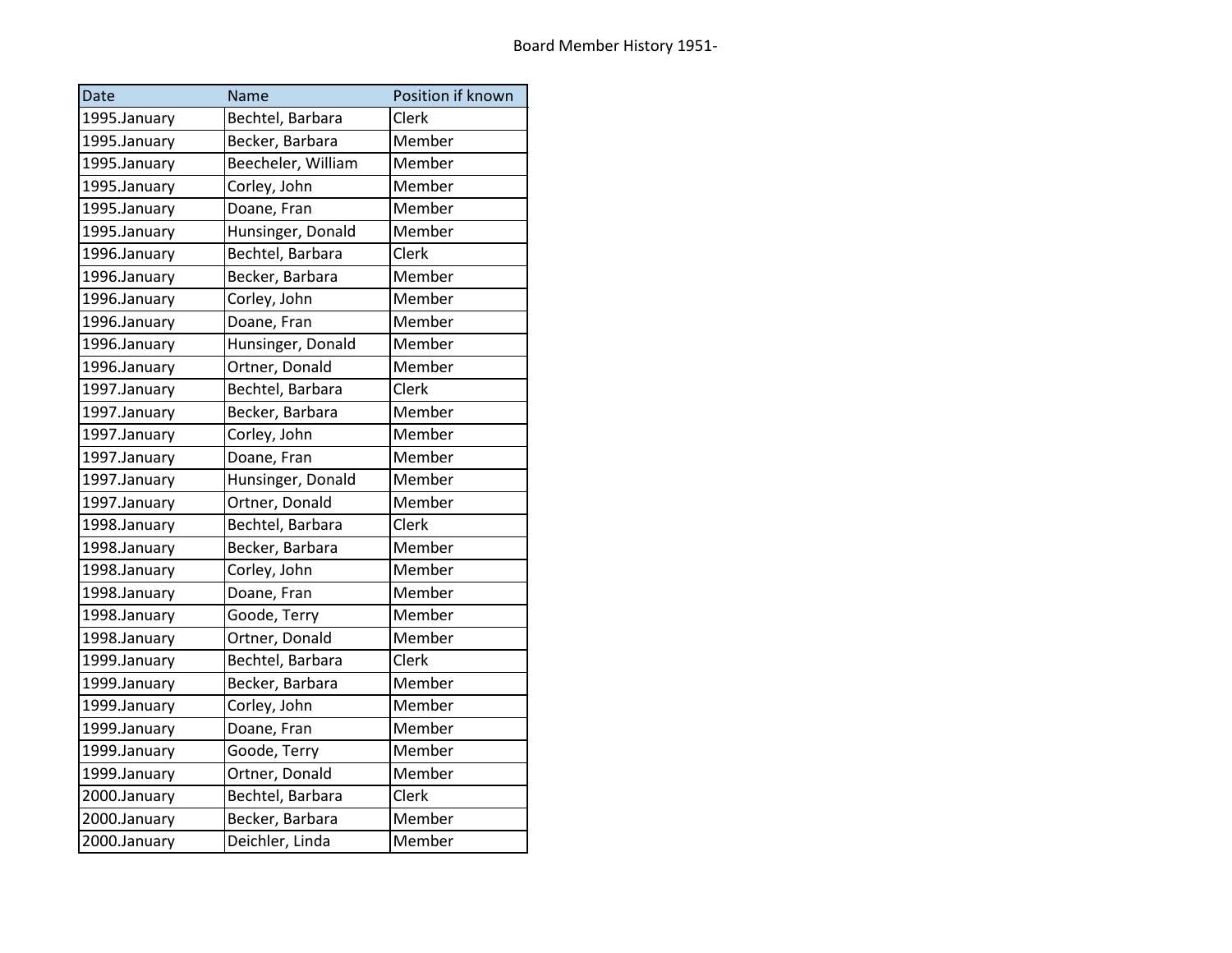| Date         | Name              | Position if known |
|--------------|-------------------|-------------------|
| 2000.January | Doane, Fran       | Member            |
| 2000.January | Goode, Terry      | Member            |
| 2000.January | Kovach, William   | Member            |
| 2001.January | Bechtel, Barbara  | Clerk             |
| 2001.January | Becker, Barbara   | Member            |
| 2001.January | Deichler, Linda   | Member            |
| 2001.January | Doane, Fran       | Member            |
| 2001.January | Hunsinger, Donald | Member            |
| 2001.January | Kovach, William   | Member            |
| 2002.January | Battig, Jane      | Member            |
| 2002.January | Bechtel, Barbara  | Clerk             |
| 2002.January | Deichler, Linda   | Member            |
| 2002.January | Hunsinger, Donald | Member            |
| 2002.January | Kovach, William   | Member            |
| 2002.January | Pycraft, Dan      | Member            |
| 2003.January | Battig, Jane      | Member            |
| 2003.January | Bechtel, Barbara  | Clerk             |
| 2003.January | Deichler, Linda   | Member            |
| 2003.January | Hunsinger, Donald | Member            |
| 2003.January | Kovach, William   | Member            |
| 2003.January | Pycraft, Dan      | Member            |
| 2004.January | Battig, Jane      | Member            |
| 2004.January | Bechtel, Barbara  | Clerk             |
| 2004.January | Becker, Dwayne    | Member            |
| 2004.January | Hunsinger, Donald | Member            |
| 2004.January | Kudela, Ken       | Member            |
| 2004.January | Pycraft, Dan      | Member            |
| 2005.January | Battig, Jane      | Member            |
| 2005.January | Bechtel, Barbara  | Clerk             |
| 2005.January | Becker, Dwayne    | Member            |
| 2005.January | Hunsinger, Donald | Member            |
| 2005.January | Kudela, Ken       | Member            |
| 2005.January | Pycraft, Dan      | Member            |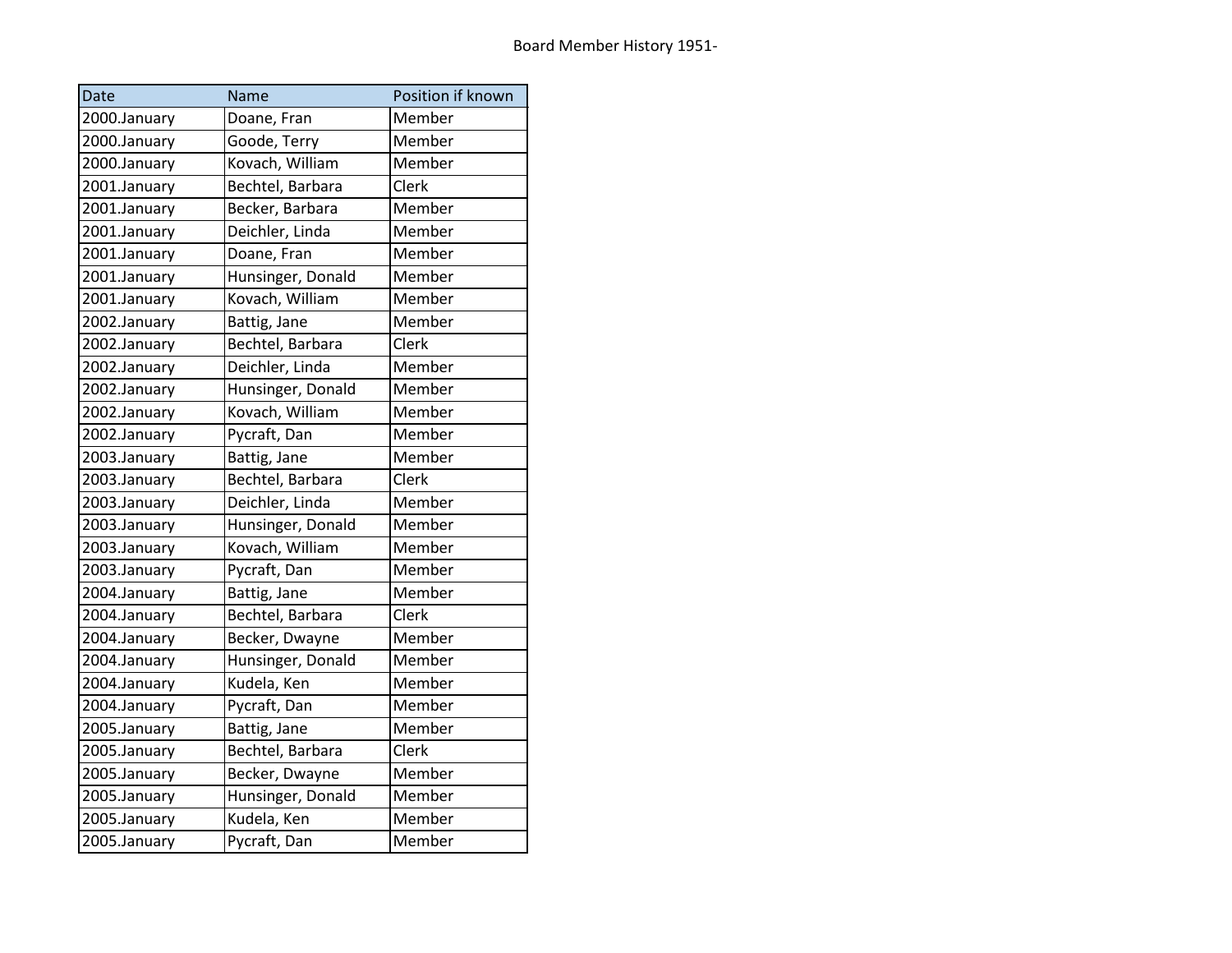| Date         | Name             | Position if known |
|--------------|------------------|-------------------|
| 2006.January | Battig, Jane     | Member            |
| 2006.January | Bechtel, Barbara | Clerk             |
| 2006.January | Becker, Dwayne   | Member            |
| 2006.January | Kudela, Ken      | Member            |
| 2006.January | Ortner, Courtney | Member            |
| 2006.January | Pycraft, Dan     | Member            |
| 2007.January | Battig, Jane     | Member            |
| 2007.January | Bechtel, Barbara | Clerk             |
| 2007.January | Becker, Dwayne   | Member            |
| 2007.January | Kudela, Ken      | Member            |
| 2007.January | Ortner, Courtney | Member            |
| 2007.January | Pycraft, Dan     | Member            |
| 2008.January | Battig, Jane     | Member            |
| 2008.January | Bechtel, Barbara | Clerk             |
| 2008.January | Becker, Dwayne   | Member            |
| 2008.January | Kudela, Ken      | Member            |
| 2008.January | Ortner, Courtney | Member            |
| 2008.January | Pycraft, Dan     | Member            |
| 2009.January | Battig, Jane     | Member            |
| 2009.January | Bechtel, Barbara | Clerk             |
| 2009.January | Becker, Dwayne   | Member            |
| 2009.January | Kudela, Ken      | Member            |
| 2009.January | Ortner, Courtney | Member            |
| 2009.January | Pycraft, Dan     | Member            |
| 2010.January | Battig, Jane     | Member            |
| 2010.January | Bechtel, Barbara | Clerk             |
| 2010.January | Becker, Dwayne   | Member            |
| 2010.January | Kudela, Ken      | Member            |
| 2010.January | Ortner, Courtney | Member            |
| 2010.January | Pycraft, Dan     | Member            |
| 2011.January | Battig, Jane     | Member            |
| 2011.January | Becker, Dwayne   | Member            |
| 2011.January | Kudela, Ken      | Member            |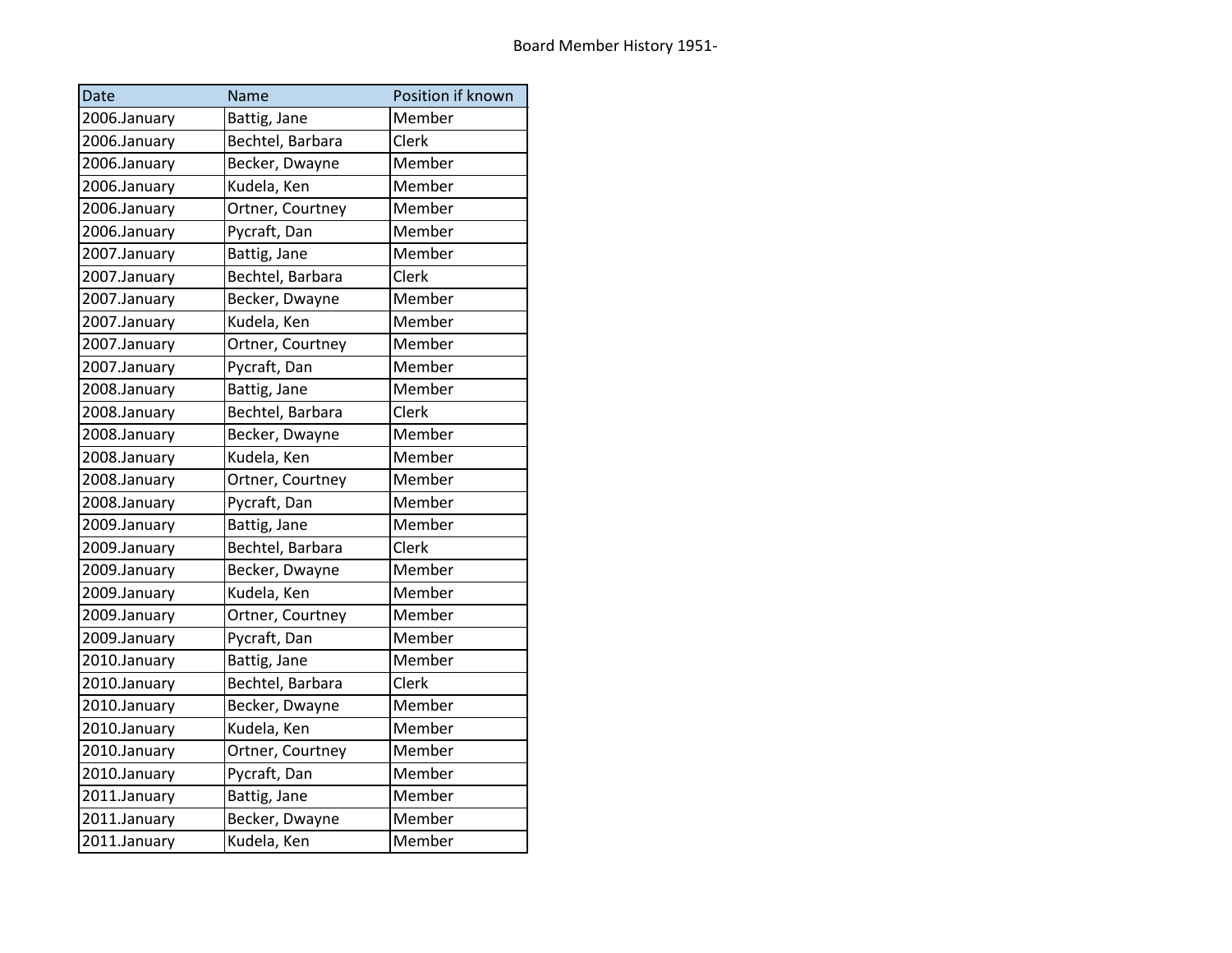| Date         | Name             | Position if known |
|--------------|------------------|-------------------|
| 2011.January | McCracken, Brad  | Clerk             |
| 2011.January | Ortner, Courtney | Member            |
| 2011.January | Pycraft, Dan     | Member            |
| 2012.January | Battig, Jane     | Member            |
| 2012.January | Becker, Dwayne   | Member            |
| 2012.January | McCracken, Brad  | Clerk             |
| 2012.January | O'Keefe, Mike    | Member            |
| 2012.January | Ortner, Courtney | Member            |
| 2012.January | Pycraft, Dan     | Member            |
| 2013.January | Battig, Jane     | Member            |
| 2013.January | Becker, Dwayne   | Member            |
| 2013.January | Gibson, Ben      | Member            |
| 2013.January | McCracken, Brad  | Clerk             |
| 2013.January | O'Keefe, Mike    | Member            |
| 2013.January | Pycraft, Dan     | Member            |
| 2014.January | Battig, Jane     | Member            |
| 2014.January | Becker, Dwayne   | Member            |
| 2014.January | Gibson, Ben      | Member            |
| 2014.January | McCracken, Brad  | Clerk             |
| 2014.January | O'Keefe, Mike    | Member            |
| 2014.January | Pycraft, Dan     | Member            |
| 2015.January | Battig, Jane     | Member            |
| 2015.January | Becker, Dwayne   | Member            |
| 2015.January | Gibson, Ben      | Member            |
| 2015.January | McCracken, Brad  | Clerk             |
| 2015.January | O'Keefe, Mike    | Member            |
| 2015.January | Pycraft, Dan     | Member            |
| 2016.January | Angney, Keri     | Clerk             |
| 2016.January | Battig, Jane     | Member            |
| 2016.January | Gibson, Ben      | Member            |
| 2016.January | Myers, Tom       | Member            |
| 2016.January | O'Keefe, Mike    | Member            |
| 2016.January | Pycraft, Dan     | Member            |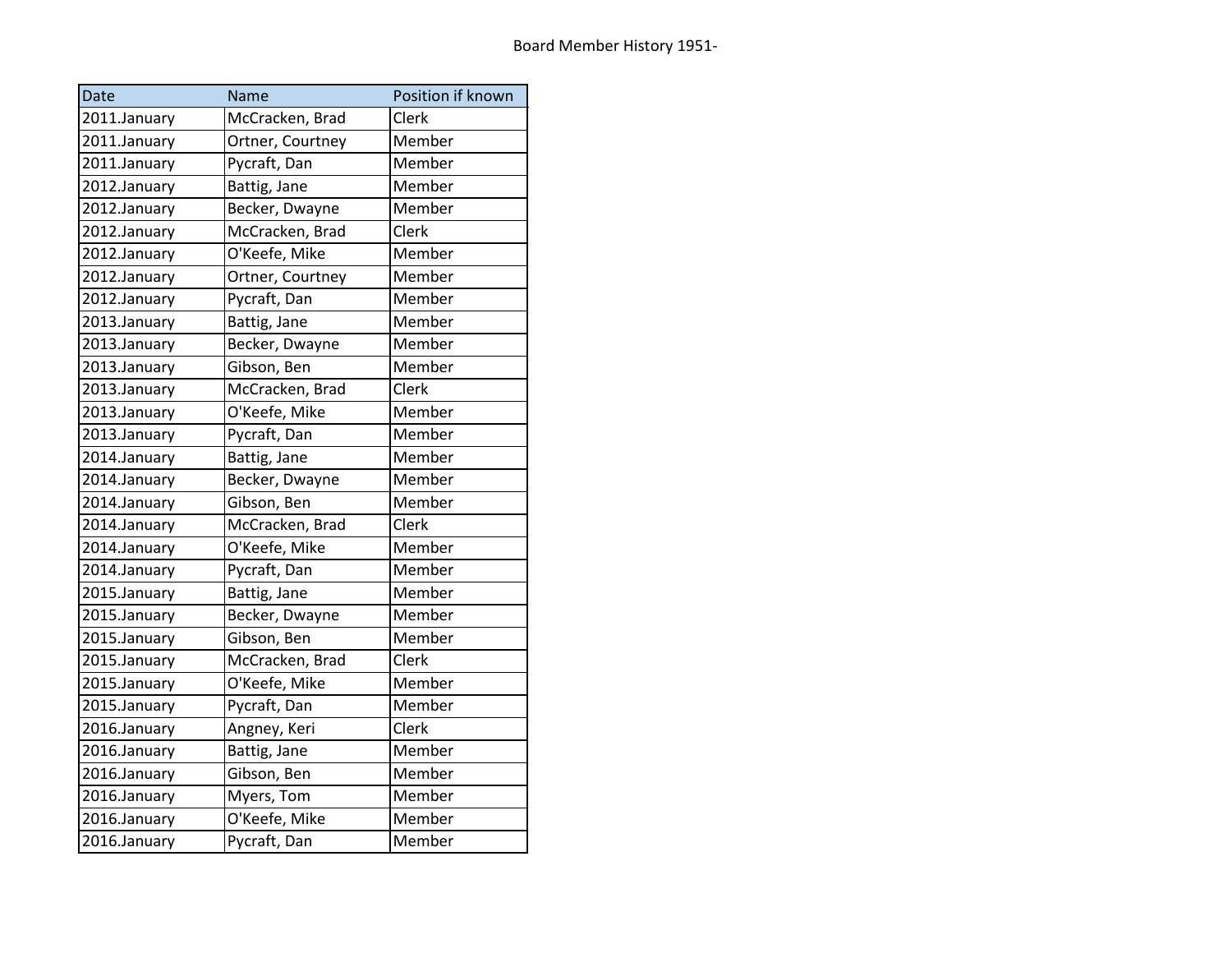| Date         | Name             | Position if known |
|--------------|------------------|-------------------|
| 2017.January | Angney, Keri     | Clerk             |
| 2017.January | Battig, Jane     | Member            |
| 2017.January | Gibson, Ben      | Member            |
| 2017.January | Myers, Tom       | Member            |
| 2017.January | O'Keefe, Mike    | Member            |
| 2017.January | Pycraft, Dan     | Member            |
| 2018.January | Angney, Keri     | Clerk             |
| 2018.January | Danicki, Bob     | Member            |
| 2018.January | Gibson, Ben      | Member            |
| 2018.January | Myers, Tom       | Member            |
| 2018.January | O'Keefe, Mike    | Member            |
| 2018.January | Pycraft, Dan     | Member            |
| 2019.January | Angney, Keri     | Clerk             |
| 2019.January | Danicki, Bob     | Member            |
| 2019.January | Gibson, Ben      | Member            |
| 2019.January | Myers, Tom       | Member            |
| 2019.January | O'Keefe, Mike    | Member            |
| 2019.January | Pycraft, Dan     | Member            |
| 2020.January | Angney, Keri     | Clerk             |
| 2020.January | Danicki, Bob     | Member            |
| 2020.January | Gibson, Ben      | Member            |
| 2020.January | Myers, Tom       | Member            |
| 2020.January | O'Keefe, Mike    | Member            |
| 2020.January | Pycraft, Dan     | Member            |
| 2021.January | Angney, Keri     | Clerk             |
| 2021.January | Danicki, Bob     | Member            |
| 2021.January | Gibson, Ben      | Member            |
| 2021.January | Myers, Tom       | Vice-President    |
| 2021.January | O'Keefe, Mike    | President         |
| 2021.January | Pycraft, Dan     | Member            |
| 2022.January | Angney, Keri     | Clerk             |
| 2022.January | Gibson, Ben      | Member            |
| 2022.January | Gundersen, Ellen | Member            |